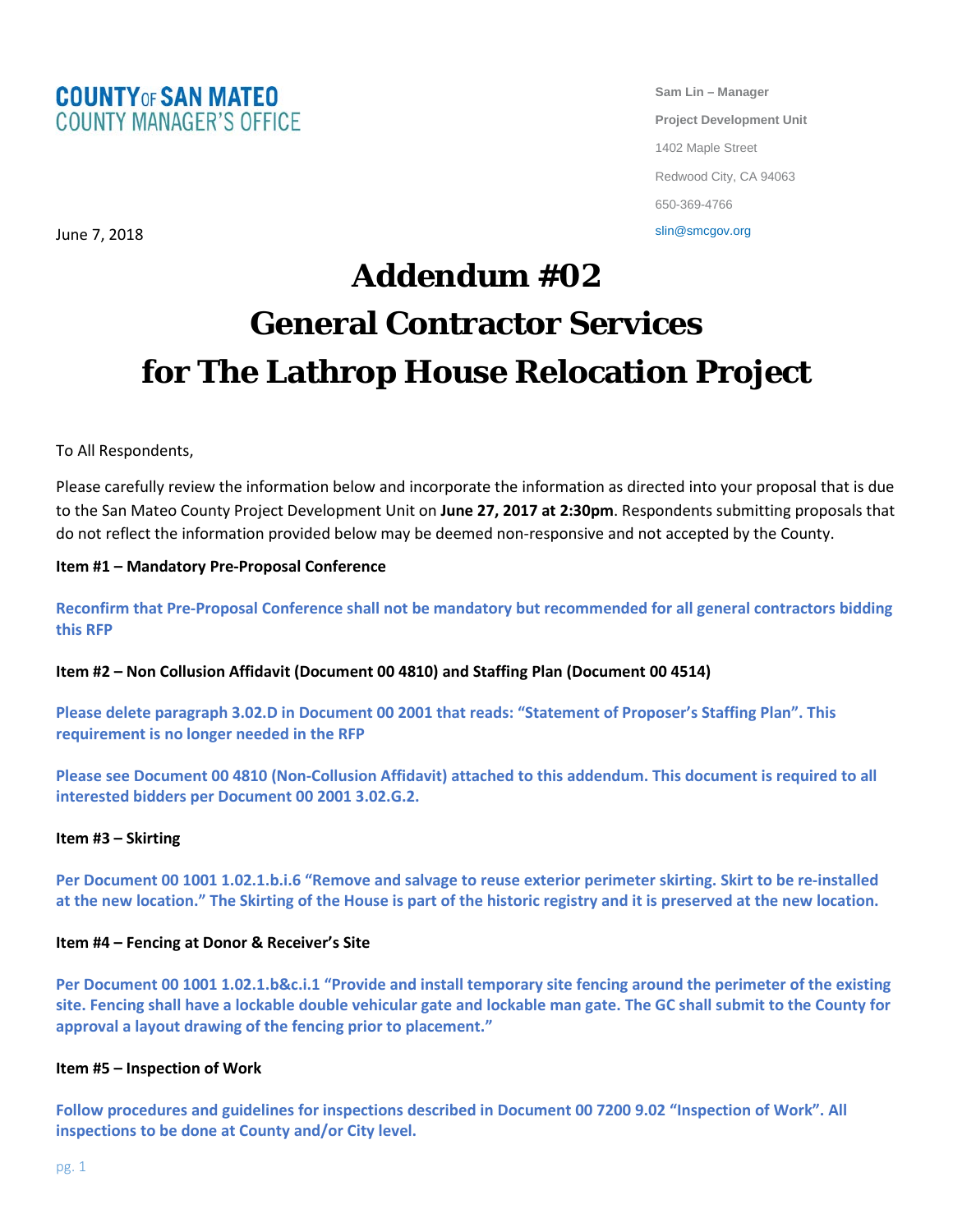## **Item #6 – Actual move/relocation of the House**

**The County anticipates the actual move of the house to occur the week of Aug 20-24 2018. However, this date is subject to change depending on what the General Contractor deems reasonable within the parameters of the RFP. The project is to be completed 102 Calendar Days after the issue of the Notice to Proceed.** 

## **Item #7 – Wallpaper inside the House**

**Per Document 00 1001 1.02.1.e.i.9 "Install wallpaper as required." County has some wallpaper in stock that can be used by the General Contractor. General Contractor shall only be responsible to install wallpaper if this is damaged when the house is being moved.** 

#### **Item #8 – Bracing Plan**

**Per Document 00 1001 1.02.1.d.i.4 "The GC shall ensure the House is adequately braced and supported once at the new location. The bracing shall carry the load of the building prior to placement of the stem wall to complete the foundation". General Contractor/mover will submit a bracing plan that shall be reviewed and accepted by the County and the Design Team.** 

## **Item #09 – New RFP Timeline**

#### **Please use this new RFP Timeline**

#### **ARTICLE I– ANTICIPATED SCHEDULE OF EVENTS FOR THE RFP PROCESS**

| Project Development Unit Issues RFP           | 5/23/18 |
|-----------------------------------------------|---------|
| Pre-Proposal Conference (Mandatory)           | 6/7/18  |
| Questions via email due:<br>$5:00 \text{ pm}$ | 6/19/18 |
| Responses to Questions Posted to Webpage      | 6/21/18 |
| Proposal due:<br>$2:30 \text{ pm}$            | 6/27/18 |
| Notice of Intent to Award Posted              | 6/29/18 |
| Board Approval                                | 7/10/18 |

#### **Item #10 – Insurance Requirements**

**Please follow Document 00 7311 "Insurance and Indemnification". General Contractor shall be responsible to provide coverage in all the areas specified in that document.** 

## **Item #11 – Hazardous Abatement Work**

**A summary of all hazardous abatement work can be found in Document 00 7301 "Supplementary General Conditions"**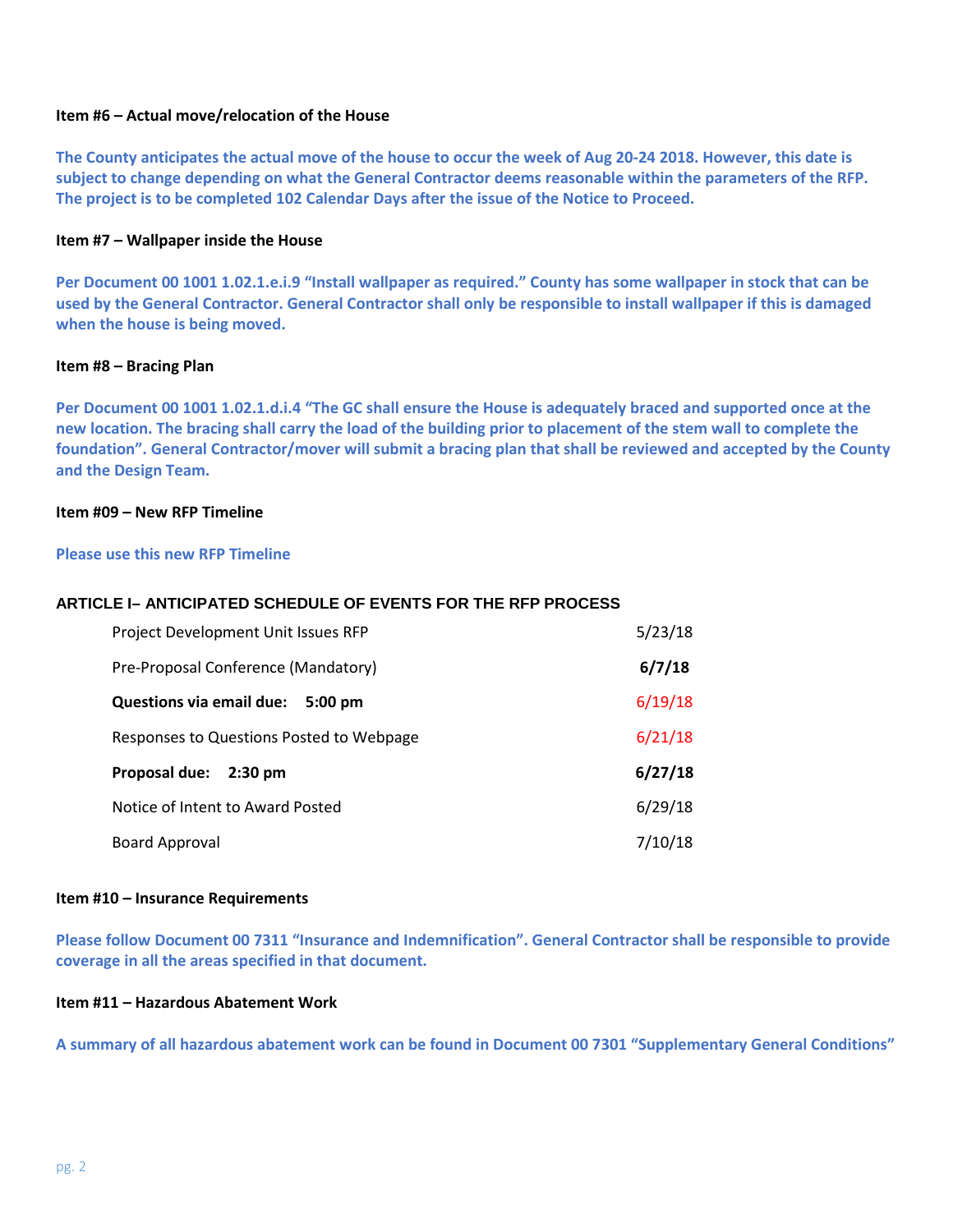## DOCUMENT 00 48 20

#### **NON-COLLUSION AFFIDAVIT Public Contract Code §7106 (CM/GC)**

| NON-COLLUSION AFFIDAVIT TO BE EXECUTED BY PROPOSER AND SUBMITTED WITH PROPOSAL                      |                     |                           |
|-----------------------------------------------------------------------------------------------------|---------------------|---------------------------|
| <b>STATE OF CALIFORNIA</b>                                                                          |                     |                           |
| COUNTY OF THE COUNTY OF                                                                             | SS.                 |                           |
|                                                                                                     |                     | , being first duly sworn, |
| (Name of Principal of Proposer)                                                                     |                     |                           |
| deposes and says that he or she is                                                                  |                     |                           |
|                                                                                                     | (Office of Affiant) |                           |
| of                                                                                                  |                     | , the party               |
|                                                                                                     | (Name of Proposer)  |                           |
| making the foregoing Proposal, that the Proposal is not made in the interest of or on behalf of any |                     |                           |

king the foregoing Proposal, that the Proposal is not made in the interest of, or on behalf of, any undisclosed person, partnership, company, association, organization, or corporation; that the Proposal is genuine and not collusive or sham; that Proposer has not directly or indirectly induced or solicited any other proposer to put in a false or sham Proposal, and has not directly or indirectly colluded, conspired, connived or agreed with any proposer or anyone else to put in a sham Proposal, or that anyone shall refrain from submitting proposals, and that the Proposer has not in any manner, directly or indirectly, sought by agreement, communication or conference with anyone to fix the Proposal price of Proposer or any other proposer, or to fix any overhead, profit or cost element of the Proposal price, or of that of any other proposer, or to secure any advantage against the County of San Mateo in the proposed contract; that all statements contained in the Proposal are true; and further, that Proposer has not, directly or indirectly, submitted its Proposal price or any breakdown thereof, or the contents thereof, or divulged information or data relative thereto, or paid, and will not pay, any fee to any corporation, partnership, company association, organization, Bid depository, or to any member or agent thereof to effectuate a collusive or sham Proposal.

Executed under penalty of perjury under the laws of the State of California:

| (Name of Proposer)                                         |              |                                        |
|------------------------------------------------------------|--------------|----------------------------------------|
| (Signature of Principal)                                   |              |                                        |
|                                                            |              |                                        |
| This ____________ day of ____________________, 20_________ |              |                                        |
|                                                            |              |                                        |
|                                                            |              |                                        |
|                                                            |              | (Seal)                                 |
| County of San Mateo<br>May 23, 2017                        | $004820 - 1$ | Non-Collusion Affidavit<br>Revision #1 |